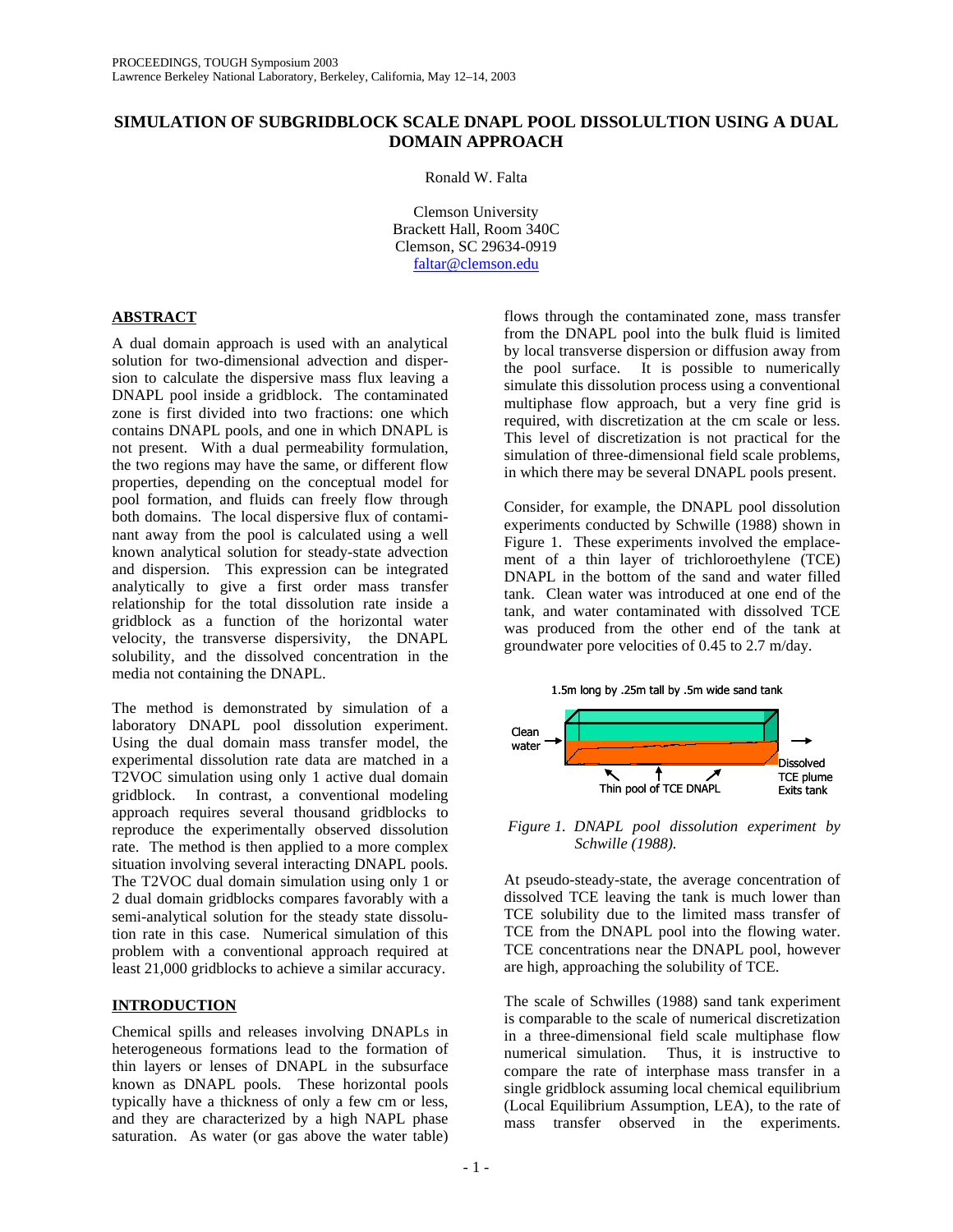Assuming a DNAPL pool thickness of 1.5 cm, with a porosity of 0.34 and a NAPL saturation of 0.5, the initial mass of TCE in the 1.5m by 0.5m by 0.25m volume would be about 2.8 kg. For a LEA simulation, this TCE would be distributed throughout the gridblock at an average NAPL saturation of 0.03.

Figure 2 shows a T2VOC (Falta et al., 1995) simulation of the TCE dissolution assuming LEA in a single gridblock. The dissolved TCE concentration leaving the gridblock quickly reaches the TCE solubility of 1.1 g/l, and the DNAPL is completely dissolved in a short time. On the other hand, if the observed rate of TCE dissolution reported by Schwille (1988) from this experiment is used, the average TCE concentration in the effluent is only about 0.1 g/l, and the calculated time required for the DNAPL to be dissolved is approximately 10 times longer.



*Figure 2. Prediction of DNAPL pool dissolution rate using a standard IFDM approach with one gridblock.* 

On the basis of this simulation result, it appears that the rate of DNAPL dissolution can easily be overestimated by a factor of 10 or more in field scale simulations if the DNAPL is in fact present as thin pools.

#### **DUAL DOMAIN FORMULATION**

One approach to modeling the rate limited DNAPL pool dissolution inside a gridblock would be to use a first order heterogeneous interphase mass transfer reaction with a calibrated mass transfer rate. With this approach, a separate mass balance equation would be required for the chemical in the aqueous and NAPL phases. An alternative approach which preserves the LEA formulation used in the TOUGH codes, involves a dual domain approach to simulating the interphase mass transfer (see, for example, Falta, 2000).



*Figure 3. Boundary conditions for analytical pool dissolution solution by Hunt et al., (1988).* 

Considering a two-dimensional DNAPL pool dissolution geometry shown in Figure 3, and assuming pseudo-steady-state, Hunt et al. (1988) proposed the following differential equation and boundary conditions:

$$
v \frac{\partial C}{\partial x} = D_t \frac{\partial^2 C}{\partial z^2} \qquad x = 0, \quad C = C_{in}
$$
  
\n
$$
D_t = D_{eff} + v\alpha_t \qquad z \to \infty, C \to 0
$$
  
\n(1)

Where *v* is the water pore velocity,  $D_{\text{eff}}$  is the product of the toruosity and the aqueous molecular diffusion coefficient,  $\alpha$ , is the transverse dispersivity,  $C_{sat}$  is the NAPL solubility, and *z* is the vertical distance from the DNAPL pool. Equation (1) assumes that the dissolved concentration profile is steady in time, and it neglects dispersion in the direction of flow. The solution to equation (1) is (Hunt et al., 1988):

$$
C = C_{in} + (C_{sat} - C_{in}) \, erfc\left\{\frac{z}{2\sqrt{D_{i}L_{p}}/v}\right\}
$$
\n(2)

where  $L_n$  is the horizontal distance along the DNAPL pool. The pool surface-area-averaged dissolution mass flux,  $M_a$ , can be obtained by integrating the concentration with respect to *z* (Bird et al., 1960; Johnson and Pankow, 1992):

$$
M_a = \frac{v\phi}{L_p} \int_0^\infty C(L_p, z) dz
$$
  
=  $(C_{sat} - C_{in})\phi \sqrt{4D_t v/(\pi L_p)}$  (3)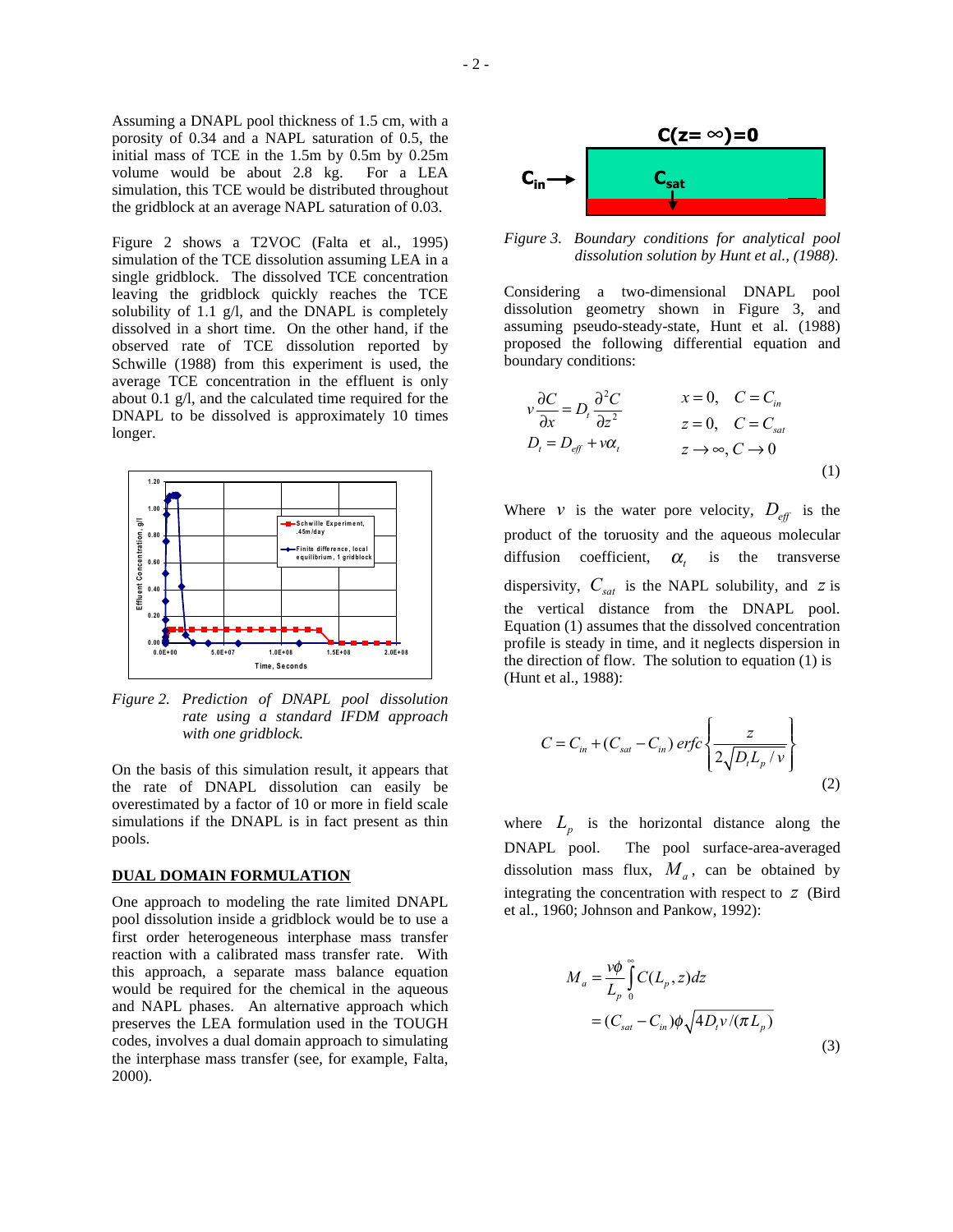Johnson and Pankow (1992) showed that this expression provided a good match with the experimental data from the Schwille (1988) experiments. Equation (3) shows that the average dissolution mass flux from a DNAPL pool of length  $L_p$  can be approximated as a first order mass transfer reaction in terms of the inlet concentration and the DNAPL solubility.

In the present work, the dual permeability formulation in TOUGH (see, for example, Pruess et al., 1999) is modified to incorporate a transverse dispersive mass flux given by Equation (3). Figure 4 shows a conceptual diagram of a possible configuration for this dual domain geometry.



**Dual domain gridblock (actually two nodes are used, any geometry conceptually possible)**

*Figure 4. Conceptualization of dual domain geometry for DNAPL pools. The DNAPL pool zone does not need to contain any NAPL, and the two zones can have any porous media properties.* 

Here, the DNAPL is shown to fully occupy zone (1), while the remainder of the porous medial is designated as zone (2). With the dual permeability formulation in TOUGH, zones (1) and (2) could be globally connected in a three-dimensional geometry (Pruess et al., 1999). With this configuration, water would be able to flow through both zones (1) and (2), so advective transport of the dissolved contaminant would be fully accounted for.

Normally, in a code such as T2VOC, the mass exchange between zone (1) and zone (2) would occur due to fluid potential and chemical concentration gradients between the two domains that would drive advection and diffusion. However, with the integral finite difference method (IFDM) used in TOUGH, mass flow terms between elements can be described by a conductance multiplied by a concentration difference. Therefore, the dispersive mass flow between zone (1) and zone (2) in Figure 4 could be simulated using the analytical solution for DNAPL pool dissolution, Equation (3):

(4) 
$$
\overline{M}_{12} = A_{12}(C_1 - C_2)\phi \sqrt{4D_v v_2 / (\pi L_p)}
$$

where  $M_{12}$  is the dispersive mass flow of chemical from the DNAPL pool (zone (1)) into the bulk porous media (zone (2)),  $C_1$  is the aqueous concentration of chemical in zone (1),  $C_2$  is the aqueous concentration of chemical in zone (2),  $A_{12}$  is the interfacial area between zone (1) and zone (2) in the gridblock, and  $v_2$  is the average horizontal water pore velocity in zone (2). This formulation is equivalent to a first order mass transfer reaction between zones (1) and (2).

Equation (4) was incorporated into the T2VOC code by modifying the MINC (see Pruess et al., 1999 and Falta, 2000) subroutines to allow for direct specification of the dual domain volumes, surface areas, and global connection parameters. The MULTI subroutine was modified to incorporate mass flows from Equation (4) when variable ISOT=4 in the CONNE data block. The parameters needed to for Equation (4),  $D_{\text{eff}}$ ,  $\alpha_t$ , and  $L_p$  are read through the SELEC data block.

It is important to fully couple the terms in Equation (4) with the Jacobian Matrix during each Newton Raphson iteration. The average horizontal water velocity in zone (2),  $v_2$ , is computed from the incremented water velocities in MULTI for directions ISOT=1,2. Similarly, the aqueous concentrations that appear in Equation (4) are calculated using the incremented aqueous mass fractions, and the transverse dispersion coefficient,  $D_t$ , uses the incremented  $v_2$ .

Several variations of this formulation are possible besides that shown in Figure 4. For example, the DNAPL pool zone (1) could be completely embedded inside zone (2) without any global connection to other gridblocks if the DNAPL pool length was much smaller than the gridblock length. In this case, the dispersive flux into zone (2) would still come from Equation (4), but there would be no advective transport through the pool zone into adjacent gridblocks. Similarly, for a small DNAPL pool, the global area connections for zone (1) could be reduced to be consistent with the small pool geometry, while still allowing for advective transport through the DNAPL pool. It is not necessary for zone (1) to contain any NAPL, and any porous media properties may be used in either zone.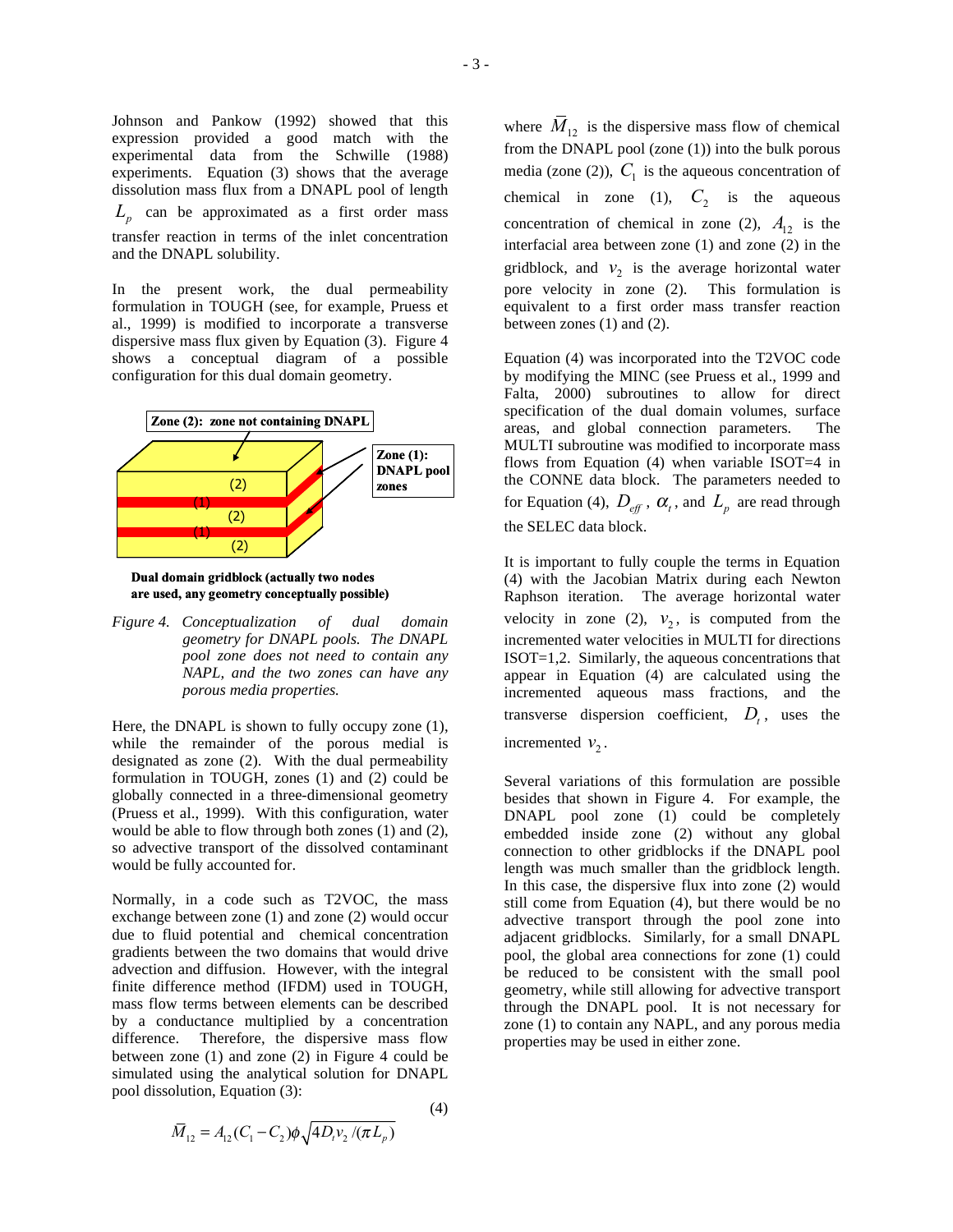### **VALIDATION**

### **Simulation of Schwilles (1988) Laboratory Experiment**

A series of T2VOC simulations were performed using one dual domain gridblock to represent the Schwille (1988) lab experiment geometry. The results of these simulations, for pore velocities ranging from 0.45 m/d to 2.7 m/d are shown in Figure 5.



*Figure 5. Simulation of Schwilles (1988) experiment using 1 dual domain IFDM gridblock.* 

The transverse dispersivity,  $\alpha_t$  was set at 0.25 mm. Two modeling approaches were used here, one where  $C_2$  was set to zero, as in the analytical solution, and one where  $C_2$  was the average concentration in zone (2). These two approaches produce a similar result, but the approach where  $C_2$  represents the concentration in zone (2) is preferable for larger scale applications because it prevents spurious dissolution mass flows from occurring when the background concentrations are high.

## **Comparison With Sale and McWhorter (2001) Analytical Solution**

Sale and McWhorter (2001) present a steady-state semi-analytical solution for DNAPL pool dissolution. Their solution assumes a uniform one-dimensional water flow field and it considers advection and transverse and longitudinal dispersion of the chemical in the aqueous phase, with kinetic interphase mass transfer inside the DNAPL pool regions. The DNAPL is assumed to be immobile, and water flows freely through the DNAPL pool without any relative permeability effects. Based on their steady-state results, Sale and McWhorter (2001) conclude that "removal of the vast majority of the DNAPL will likely be necessary to achieve significant near-term improvements in water quality".

As an example of the application of their model, Sale and McWhorter (2001) present a two-dimensional case with multiple DNAPL source zones as shown in Figure 6.



*Figure 6. Two-dimensional DNAPL pool geometry considered by Sale and McWhorter (2001).* 

This problem has dimensions of about 6m by 3.5m by 1m thick, with five 1m long DNAPL pools. Each DNAPL pool has a vertical thickness of 0.1m. The water pore velocity was 0.1 m/d, the transverse dispersivity  $(\alpha_t)$  was 1mm, the longitudinal dispersivity was 0.1m, and molecular diffusion was neglected.

A conventional T2VOC simulation of this case was run to illustrate the difficulty of capturing the local scale mass transfer that occurs near DNAPL pools. The Sale and McWhorter example above was presented in terms of dimensionless mass transfer rates, so a porosity of 0.35, and a DNAPL solubility of 0.11 g/l were selected. The DNAPL saturation inside the pool zones is not a parameter in the Sale and McWhorter model, so a value of 0.05 was assumed for the T2VOC simulation. The relative permeability of water was set to one, and the relative permeability of NAPL was set to zero.

The T2VOC code does not consider the hydrodynamic dispersion tensor, but the modified version used here includes aqueous phase molecular diffusion. Because the water flow field in this example is uniform and constant, it is possible to simulate isotropic dispersion by setting the aqueous diffusion coefficient in the modified T2VOC code equal to the transverse dispersion coefficient  $(\alpha, \nu)$ 

with a tortuosity of 1. This provides an accurate approximation of the transverse dispersion for this case, but it underestimates the longitudinal dispersion. Numerical dispersion in the direction of flow due to upstream weighting of the concentration is often a concern, but in this problem, the sharp concentration profiles associated with the leading edges of the dissolved plumes leave the problem domain after a short time.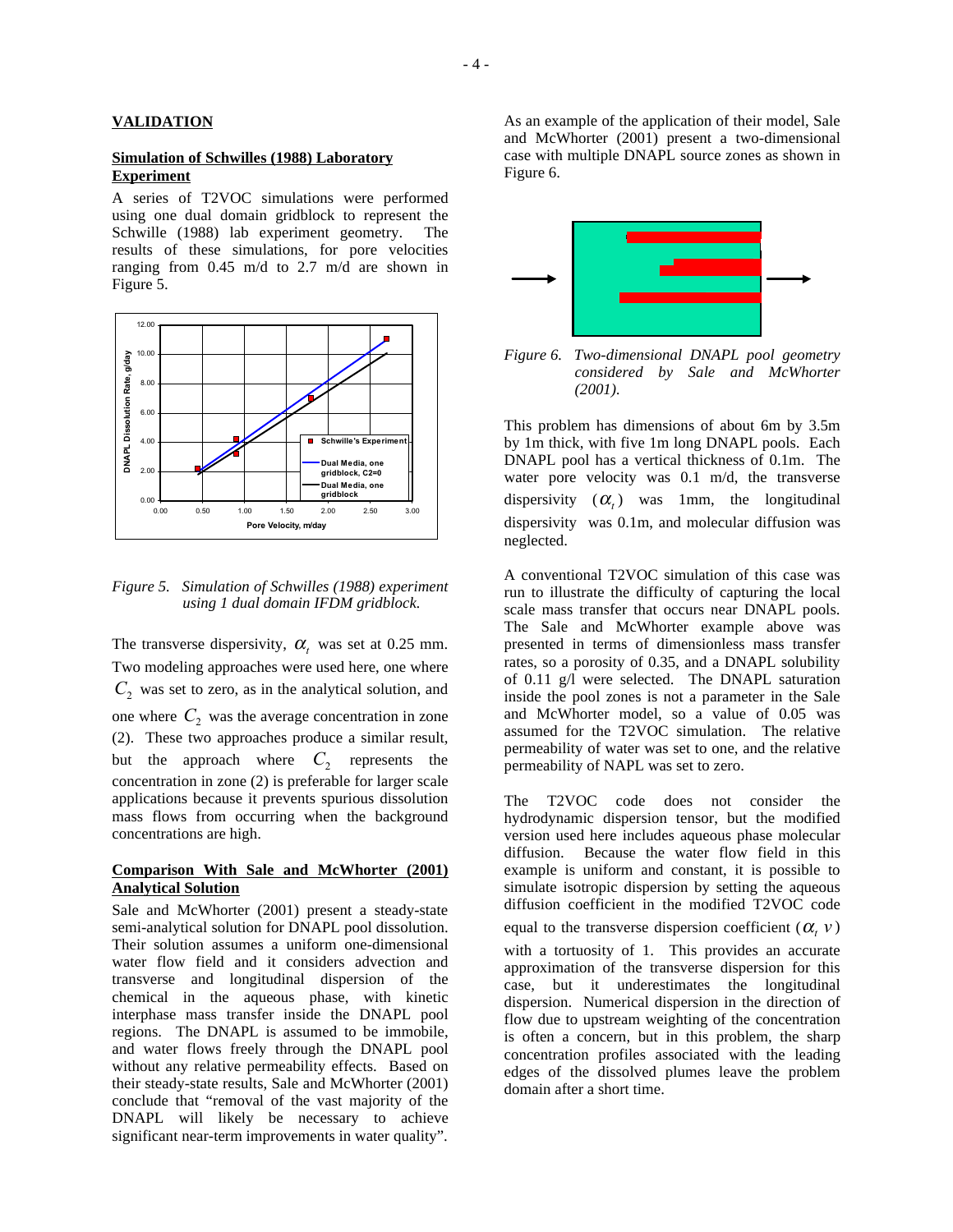A fine (conventional) numerical grid was used with a vertical grid spacing of 1 cm, and a horizontal grid spacing of 10 cm. Therefore, each DNAPL pool was modeled with 10 layers and 10 rows of gridblocks, and a total of 21,000 active gridblocks were used. Figure 7 shows the initial aqueous chemical concentrations in the simulation domain. Within the DNAPL zones, the dissolved concentration is at the solubility of 0.11 g/l.



*Figure 7. Initial dissolved chemical concentrations for transient T2VOC simulation with 21,000 gridblocks. The DNAPL pools contain a DNAPL saturation of 0.05 initially.* 

Figures 8, 9, and 10 show the simulated dissolved chemical profiles after 181 days, 11.2 years, and 23.8 years, respectively.



*Figure 8. Simulated dissolved chemical concentrations after 181 days.* 



*Figure 9. Simulated dissolved chemical concentrations after 11.2 years.* 



*Figure 10. Simulated dissolved Chemical concentrations after 23.8 years.* 

As the DNAPL pools dissolve, it is apparent that the effluent concentration also decreases as the pools become thinner and shorter. After approximately 17 years, the upper pools have dissolved away, leaving only one lower pool. This DNAPL zone was located downstream of a dissolving pool, so the dissolution mass transfer from this pool was relatively slow until the upstream DNAPL was removed. The 21,000 gridblock T2VOC simulation took 3.25 hours to run on an 800 MHz PC.

Figure 11 shows the time-dependent DNAPL dissolution rate during the T2VOC simulation. The maximum dissolution rate (measured leaving the simulation domain) occurs essentially at time zero, and the magnitude is close to that predicted by the Sale and McWhorter (2001) steady state solution. It is possible that an even finer grid, or the inclusion of longitudinal dispersion in the T2VOC simulation would produce a better match with the semi-analytical solution. An earlier simulation with only 2100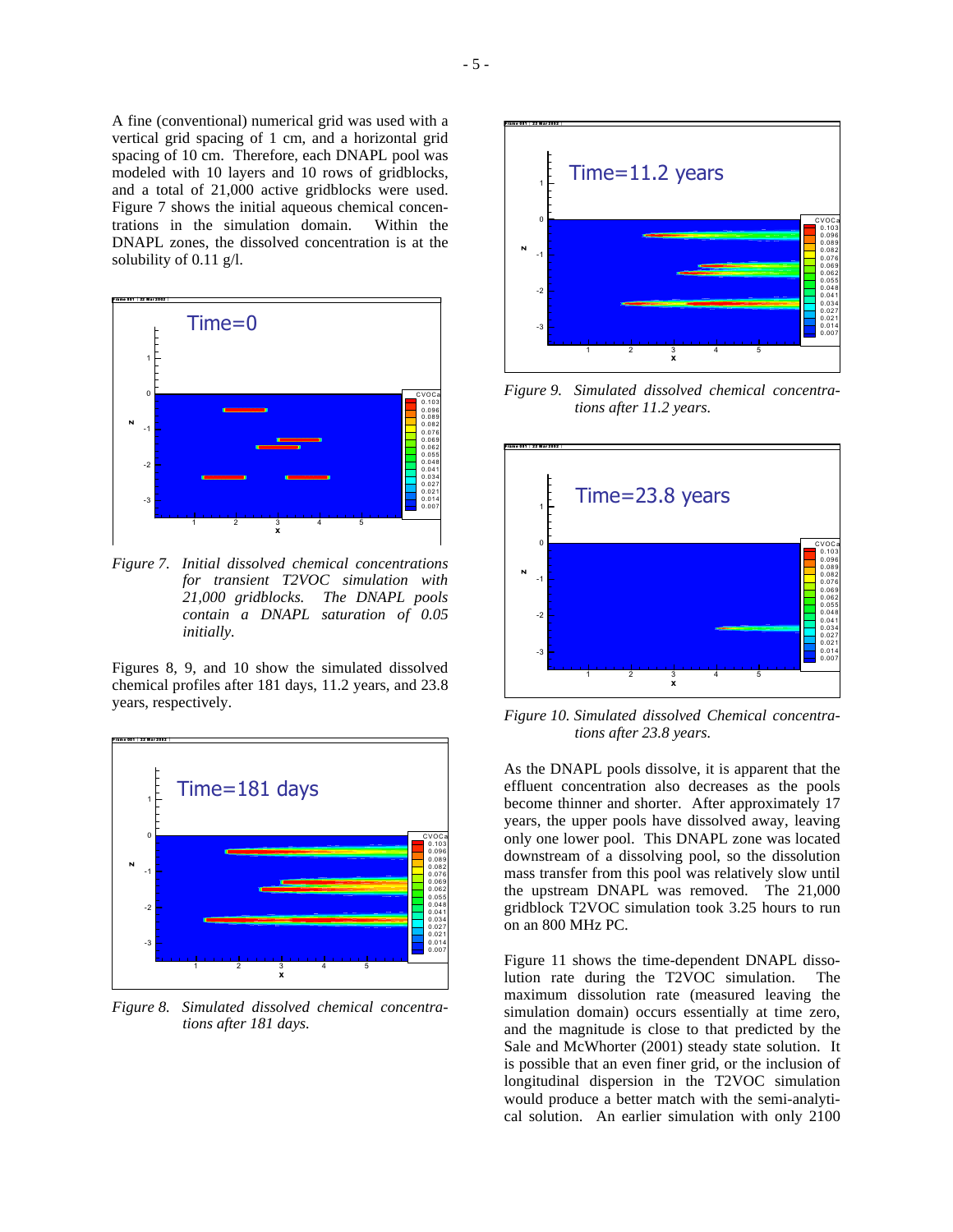gridblocks resulted in a poor match with the steady state solution.

As the DNAPL mass is removed from the system, the rate of dissolution steadily drops due to the reduced DNAPL contact with the flowing water. A distinct change in slope occurs at about 17 years, when the upper pools disappear, leaving only the second lower pool. After about 26 years, all of the DNAPL has been removed from the system.



*Figure 11. Comparison of numerically simulated transient DNAPL dissolution rate with steady-state solution of Sale and McWhorter (2001).* 

While the time scale for DNAPL mass removal in this simulation depends on both the initial NAPL saturation on the chemical solubility, it is very clear that as the DNAPL mass is removed, the dissolution rate decreases. Therefore, impacts to a groundwater system would be expected to similarly decrease with partial DNAPL mass removal. This observation appears to contradict the conclusion of Sale and McWhorter (2001) about the effect of DNAPL removal on the resulting groundwater quality.

To illustrate the new dual domain mass transfer approach, the Sale and McWhorter example was modeled using T2VOC with a single active dual domain gridblock. The zone (1) and zone (2) volumes were calculated using the conceptual model shown in Figure 4 to allow for advective flow through, and out of, zone (1). Thus, the volume of zone (1) in this simulation was  $4 \times 6$ m x  $0.1$ m x  $1m =$ 2.4m<sup>3</sup>, and the volume of zone (2) was  $21m<sup>3</sup> - 2.4m<sup>3</sup>$  $= 18.6$ m<sup>3</sup>. The global connection area of zone (1) to the inlet and outlet elements was  $4 \times 0.1$ m  $\times 1$ m =  $0.4m<sup>2</sup>$ , while the global connection area of zone (2) to the inlet and outlet elements was  $3.5 \text{m}^2 - 0.4 \text{m}^2 = 3.1 \text{m}^2$ .

The zone (1)/zone (2) interfacial area was calculated as  $2 \times 5 \times 1$ m  $\times 1$ m = 10 m<sup>2</sup>, and the pool length was specified as 1m. Figure 12 shows the results of this simulation, compared to the analytical solution and the conventional fine grid simulation. The single dual domain gridblock very nearly reproduces the dissolution rate predicted by the steady-state semianalytical solution. It also gives a result that is reasonably close to the conventional fine grid simulation, although the time for complete DNAPL removal is underestimated by about 10 years. The dual domain simulation here took 0.14 seconds on the same 800 MHz PC that took 3.25 hours to run the conventional fine grid simulation.



*Figure 12. Comparison of IFDM simulation using 1 dual domain gridblock with result using 21,000 gridblocks.* 

Figure 13 shows the vertical profile of peak dissolved chemical concentration leaving the right edge of the flow domain from the conventional simulations, compared to the zone (1) and zone (2) concentrations calculated during the dual domain simulation. Although the figure assigns a vertical location for the zone (1) and zone (2) concentrations, this is only for purposes of illustration, as such information is not recorded or used in the simulation. The peak dissolved concentration in zone (1) is equal to the chemical solubility of 0.11 g/l, while the dissolved concentration in the bulk zone (2) is about 0.01 g/l. This figure illustrates the fact that the dual permeability formulation is capable of approximating the large contrasts in chemical concentrations that can occur over the scale of a gridblock.

The dual domain model can be refined somewhat for this case by using two gridblocks, one for the upper half of the problem, and one for the lower half of the problem. Splitting the problem this way allows for the upper 3 pools to be contained in one dual domain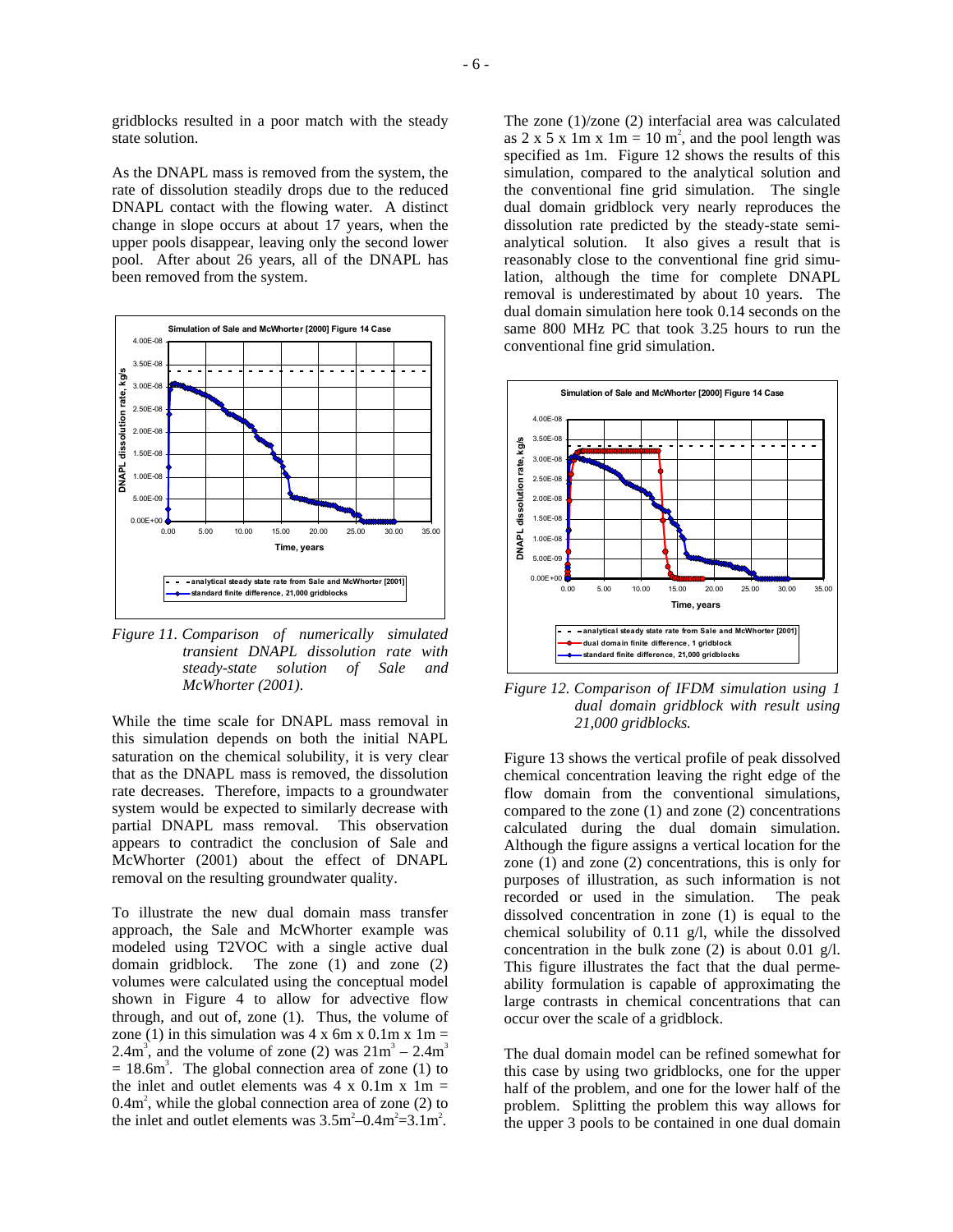gridblock, with the lower 2 pools in a second dual domain gridblock. Because the lower 2 pools are in series, this simulation configuration is better able to reproduce the longer life of the DNAPL in the downstream lower pool. The model parameters for this simulation were calculated in the same way as in the previous case, but zone (1) in the lower gridblock contains twice the DNAPL saturation because two pools fall into one 0.1m thick zone. The pool length in this block was set to 2m instead of 1m.



*Figure 13. Dissolved chemical concentration profiles at the outlet for numerical simulations with 21,000, and 2,100 conventional gridblocks, and with 1 dual domain gridblock.* 



*Figure 14 Comparison of IFDM simulation using 2 dual domain gridblocks with result using 21,000 gridblocks.* 

Figure 14 shows the results of this simulation, compared to the fine grid conventional simulation. As expected, the two element dual domain model captures the transient effects better than the single element model, and the predicted time for complete DNAPL removal is only about 5 years different from the fine grid simulation.

### **DISCUSSION**

It appears that this relatively straightforward approach for modeling DNAPL pool dissolution could be useful for field scale simulations of chemical transport and remediation. Although not mentioned here, extensions to rate limited NAPL evaporation during soil vapor extraction in layered systems are obvious.

There are, however important theoretical and practical issues that need to be addressed to make this technique practical. Considering the fact that the real geometry of DNAPL pools in the field is essentially unknown, direct measurement of the mass transfer parameters needed in this model is not possible. The mass transfer model only accounts for vertical dispersion, but lateral dispersion could be significant in some cases.

The effects of vertical flows through DNAPL pools could be very significant, and it is not clear what the best way of representing this type of mass transfer would be. The current implementation assumes that some fraction (user input) of the vertical flow in zone (2) flows through zone (1), and contributes to the overall dissolution mass flow between the domains.

Finally, it is not known whether or not it will be possible to realistically model a DNAPL spill with this approach. It does seem possible though, that the properties of the two domains could be used to approximate the subgridblock scale heterogeneity that causes the small DNAPL pools to begin with.

### **ACKNOWLEDGMENT**

This work was supported in part by an EPA Cooperative Agreement, Assistance ID No. R-83082901-0, with funding provided by the Strategic Environmental Research and Development Program (SERDP). It has not been subjected to Agency review and, therefore, does not necessarily reflect the views of the Agency and no official endorsement should be inferred.

#### **REFERENCES**

Bird, R. B., W. E. Stewart, and E. N. Lightfoot, *Transport Phenomena*, John Wiley, New York, 1960.

Falta, R.W. Numerical modeling of kinetic interphase mass transfer during air sparging using a dualmedia approach, *Water Resources Research, Vol. 36, No. 12*, 2000.